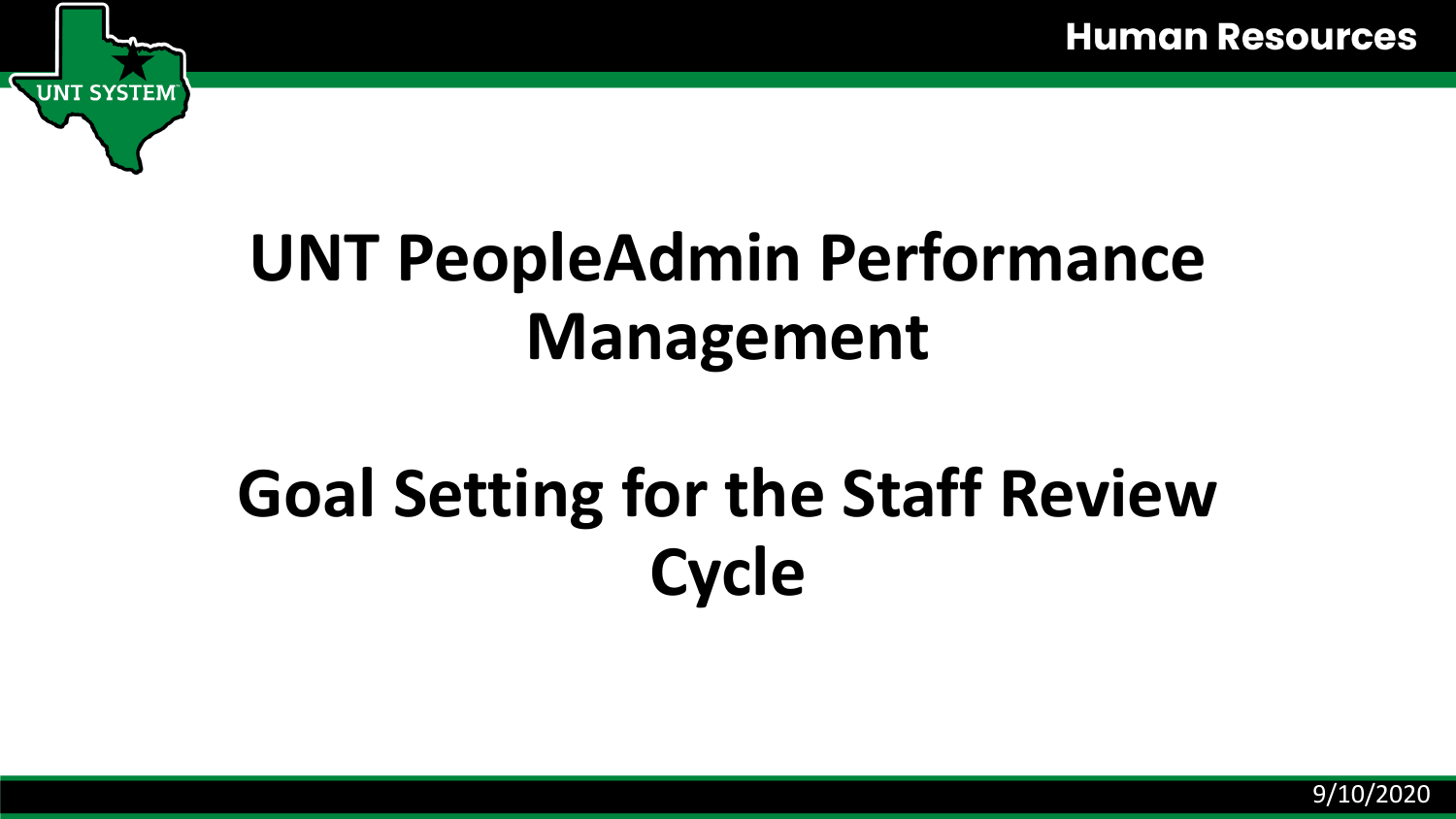#### **When are Goals Utilized in the Staff Performance Review Cycle?**

• Supervisor Evaluation step (April through May)

**NT SYSTEM** 

- Goals from the prior year are evaluated and comments on goal achievement are entered
- Goals for the upcoming year are established through conversation between the supervisor and employee
- Employee Acknowledgement of Evaluation step (completed by end of May)
	- Goals are acknowledged by the employee
- Goals may be reviewed or adjusted during the review cycle as needed
	- Open for edit/review during "Supervisor Reviews/Completes Plan" step
	- HR Compensation can reopen goals for adjustment during the year if needed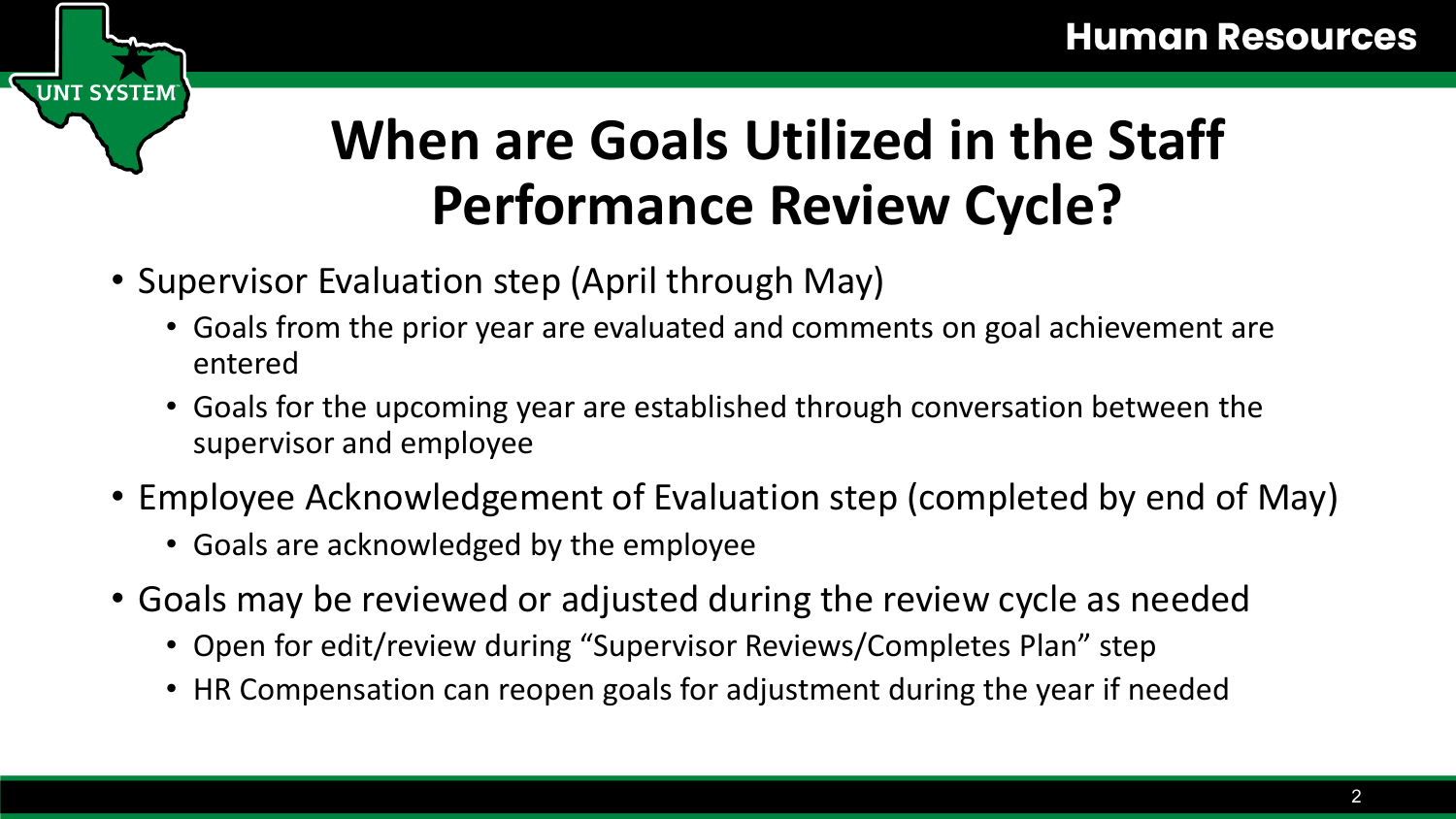## **Why Set Goals?**

- Setting goals and priorities builds the foundation for successful performance for your employees. It should be a collaborative process between you and your employee.
- Evaluation of goals make up 50% of the overall performance evaluation score for staff employees. The remainder of the score is based on evaluation of job duties.
- Setting and managing goals can be challenging! To facilitate successful goal setting and achievement:
	- Utilize SMART goal method for developing goals (method explained on slides 4-15)
	- Align goals with the organization, department or team goals

UNT SYSTEM

- Break goals/objectives into identifiable key results that can be attained over the course of the review period
- Check in with employee on a regularly scheduled basis on goal progress
- Revisit goals to ensure they continue to be the "right" goals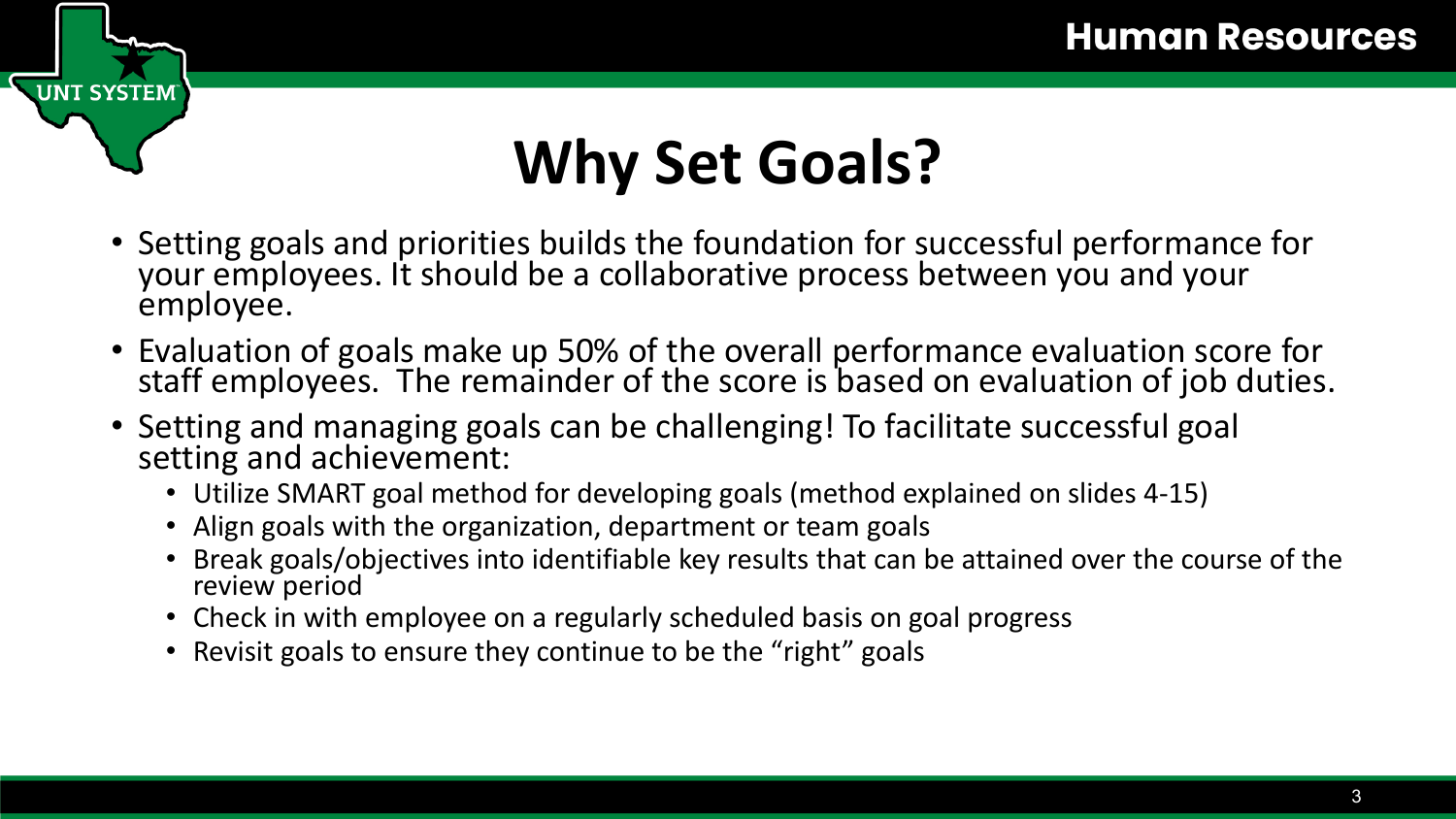# Goal Setting

UNT SYSTEM

#### The S.M.A.R.T Approach

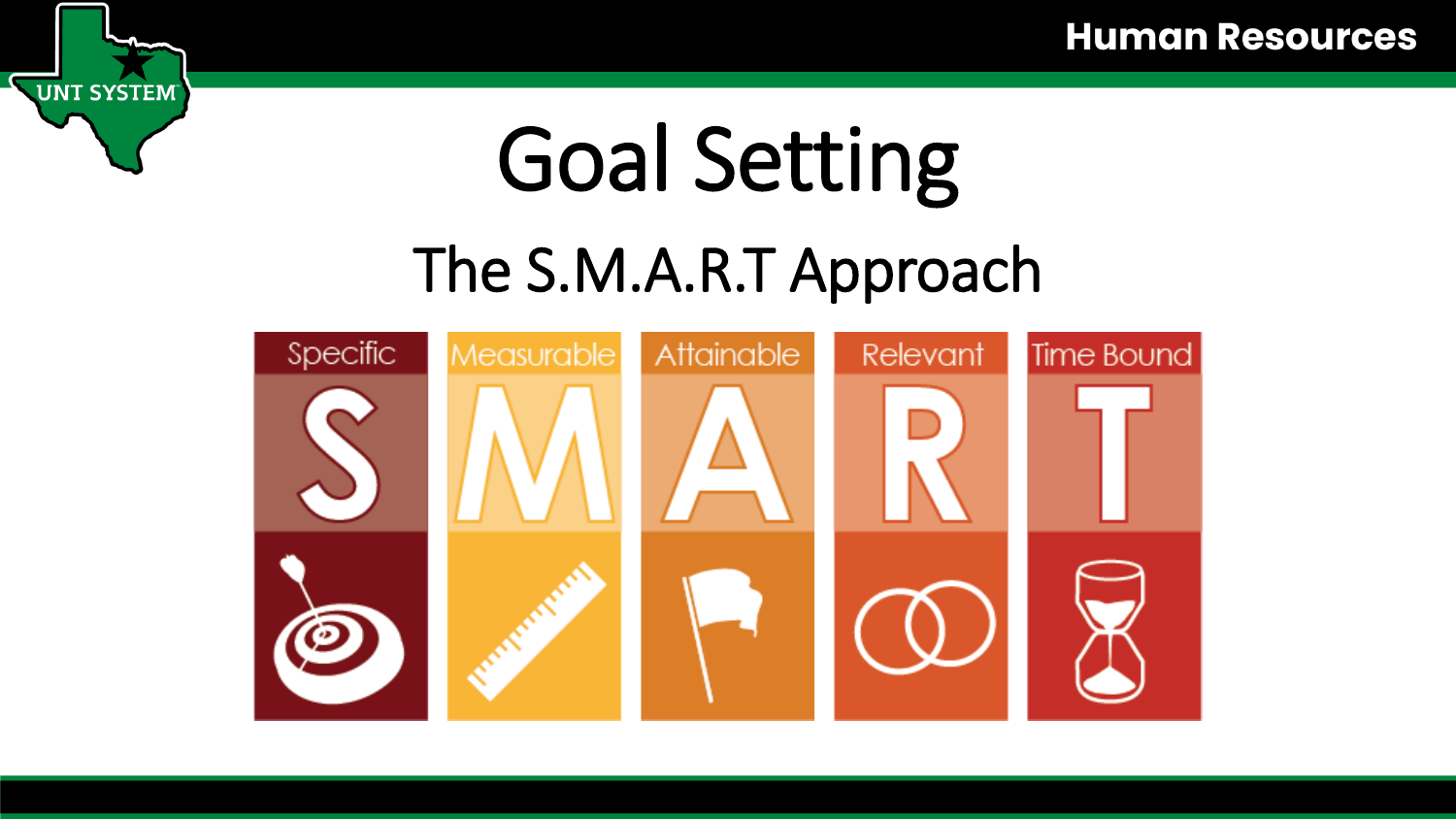# **What are S.M.A.R.T goals?**

- Goals designed in a way to foster clear and mutual understanding of what constitutes expected levels of performance and successful professional development
- May include both Performance Goals and Development Goals

#### **Performance Goals are**:

**T SYSTEM** 

- Appropriate to the level of the position
- o Related to job responsibilities and deliverables
- Aligned to higher level goals

#### **Development Goals are**:

- o Learning-oriented
- o Support higher level performance in the employee's current job and career advancement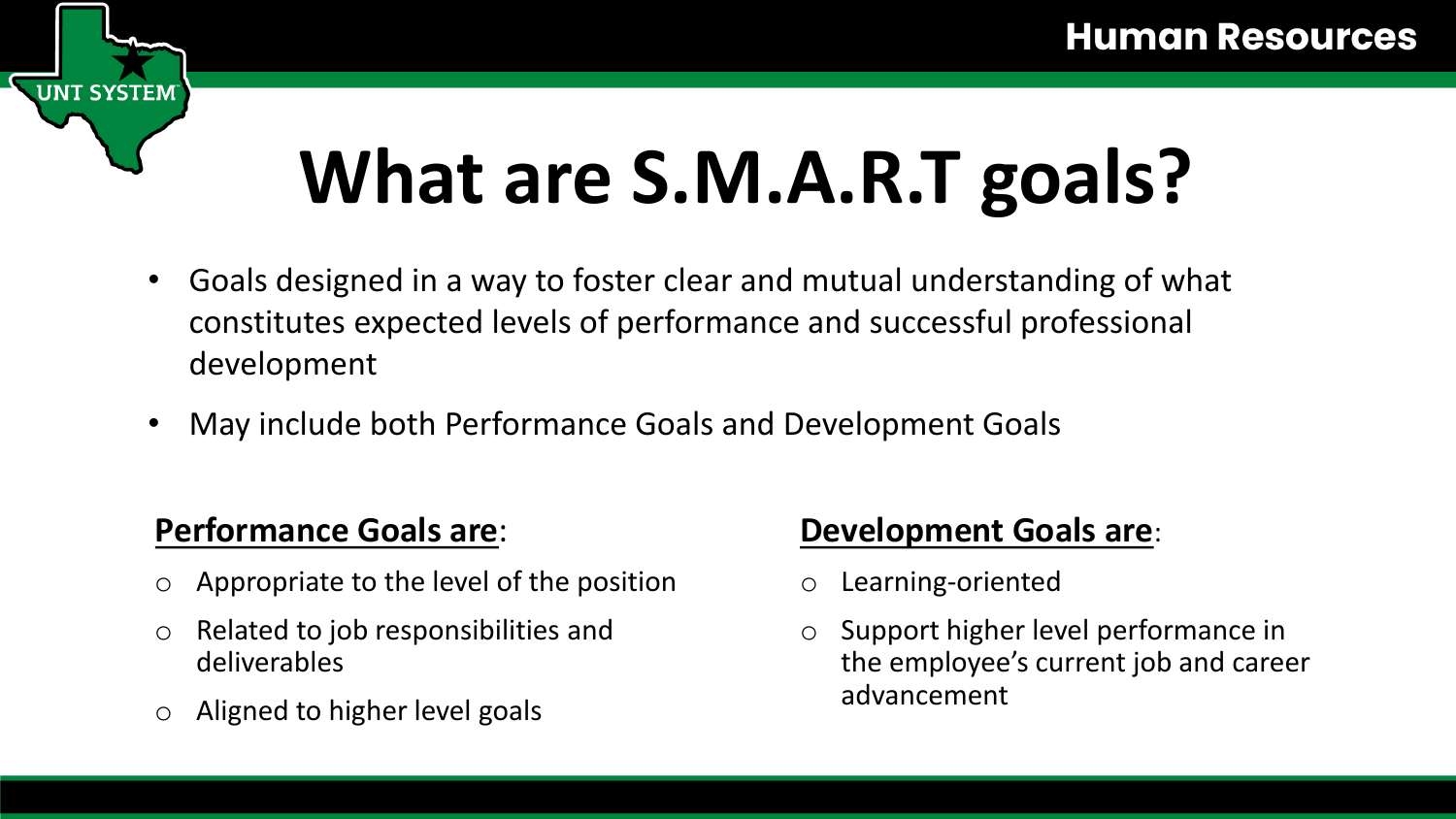

**T SYSTEM** 

**Specific** – Goals that are well defined and clear on what needs to be accomplished.

*What will be achieved? What actions will the employee need to take?* 

**"S" actions may include:**

| <b>Oversee</b>    | Update         | Write           |
|-------------------|----------------|-----------------|
| Coordinate        | Upgrade        | <b>Process</b>  |
| Supervise         | <b>Develop</b> | Provide         |
| <b>Manage</b>     | Create         | <b>Maintain</b> |
| Plan              | Implement      | Reconcile       |
| Support           | Evaluate       | <b>Direct</b>   |
| <b>Transition</b> | Produce        | Administer      |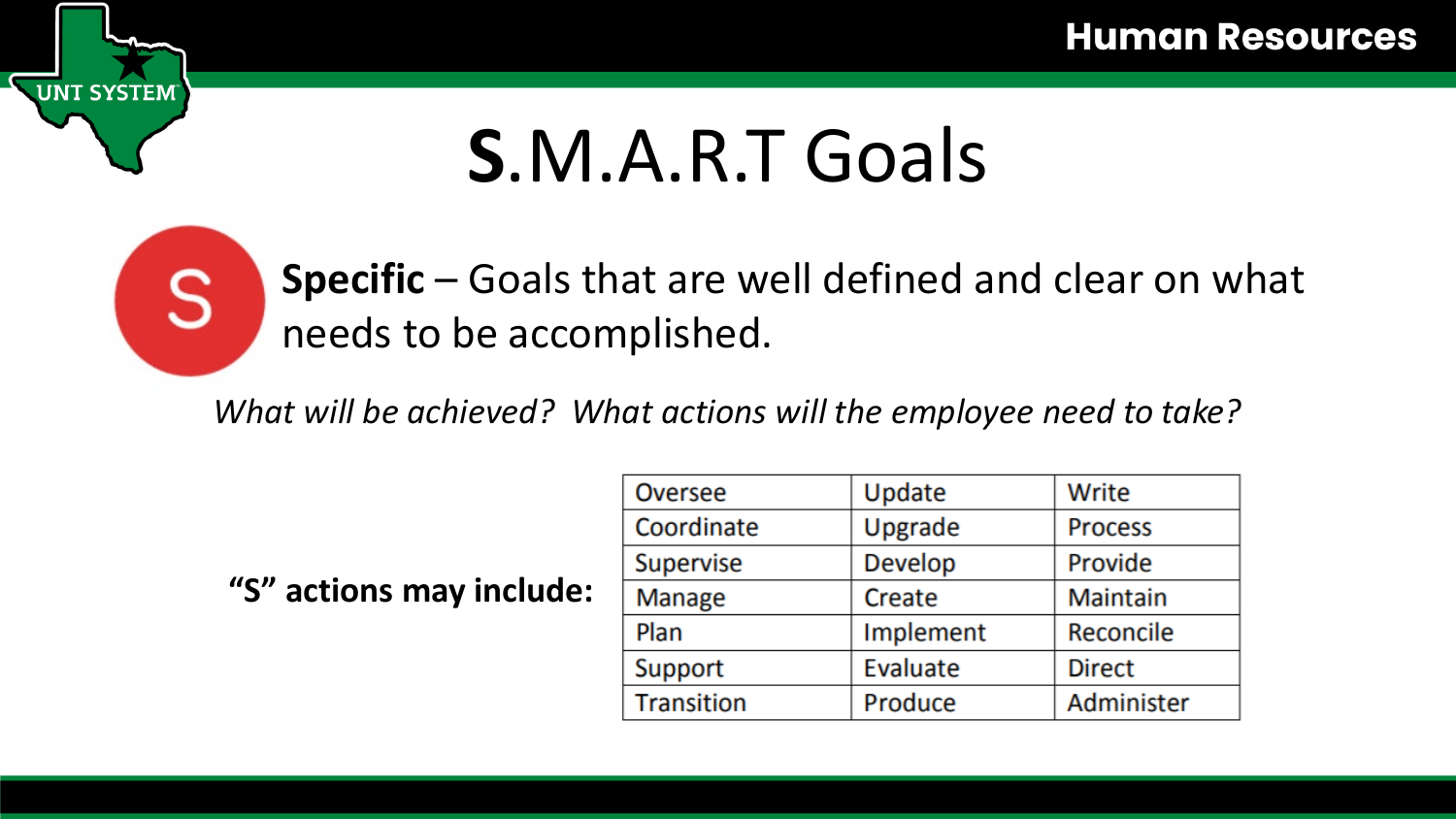

**T SYSTEM** 

**Measurable** - Enables you to evaluate whether the goal was achieved or not.

*What data will measure the goal – How much? How many? How well?*

**Some typical data types and data collection methods may include:**

| <b>DATA TYPES</b>            | <b>DATA COLLECTION METHODS</b> |  |
|------------------------------|--------------------------------|--|
| Quality/accuracy rates       | <b>Automated reports</b>       |  |
| Amounts produced             | Audits, tests                  |  |
| Revenue generated            | <b>Surveys</b>                 |  |
| <b>Productivity rates</b>    | Work products, samples         |  |
| <b>Customer Satisfaction</b> | <b>Other documents</b>         |  |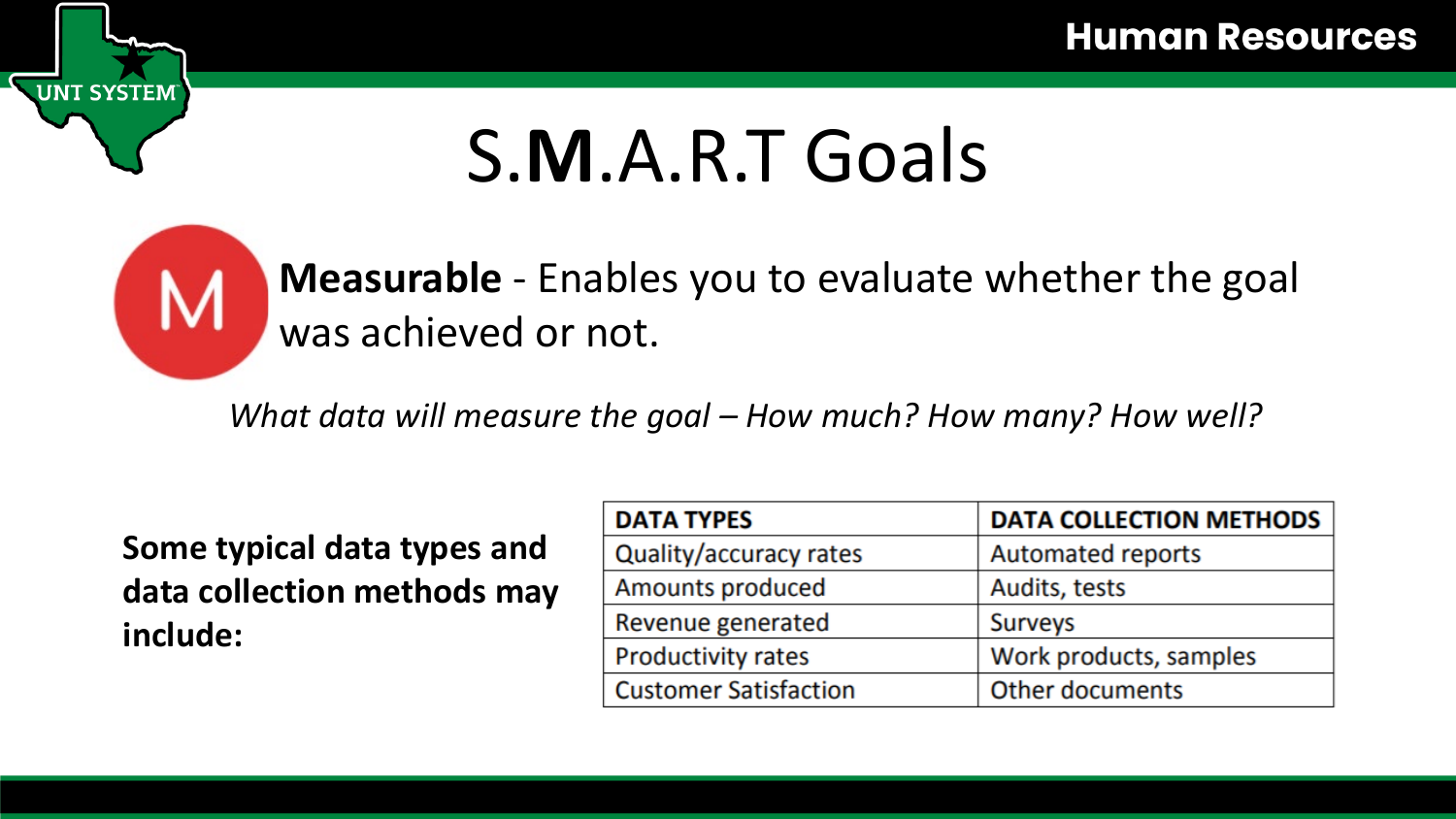

**SYSTEM** 

**Attainable** – Realistic about what is possible given the availability of resources, knowledge and time.

*Is the goal doable? Does the employee have the necessary skills and resources?*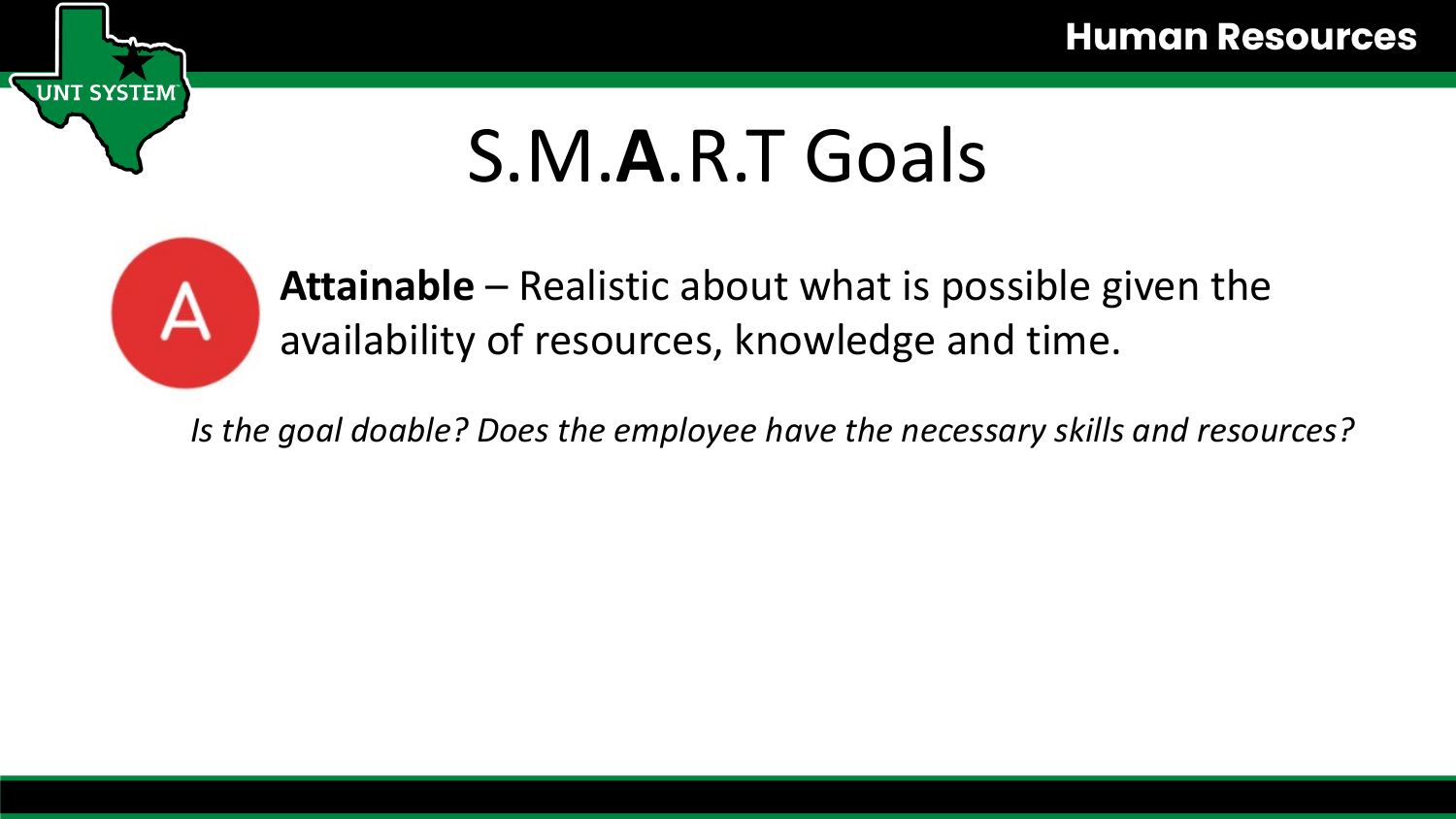

**T SYSTEM** 

**Relevant** – Goals that are important and will make a material impact on achieving larger objectives.

*How does the goal align with broader goals? Why is the result important?*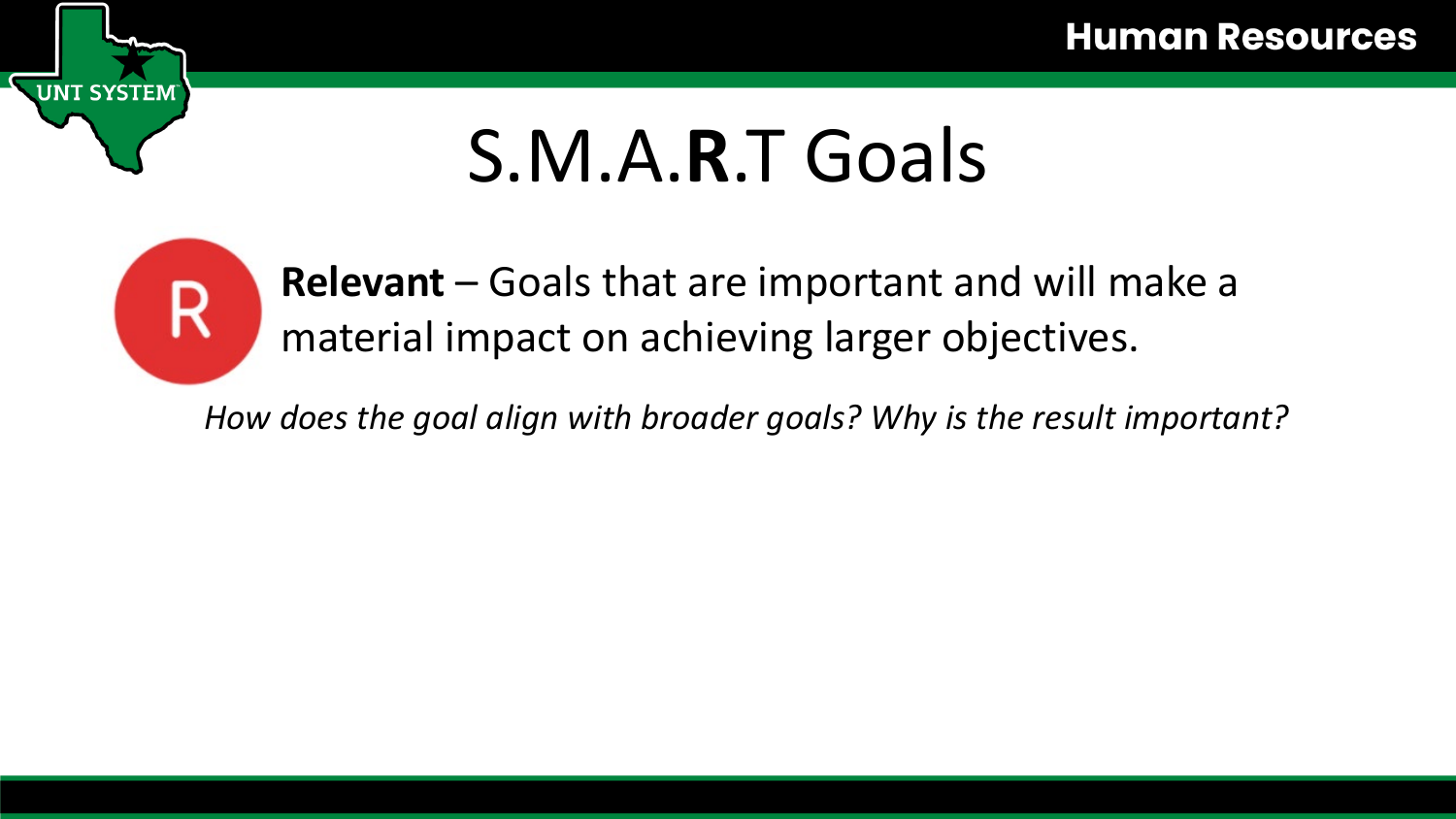

**SYSTEM** 

**Time-Bound** – Goals with a specific timeframe that specify when they will be completed by.

*What is the time frame for accomplishing the goal? Have realistic deadlines been set?*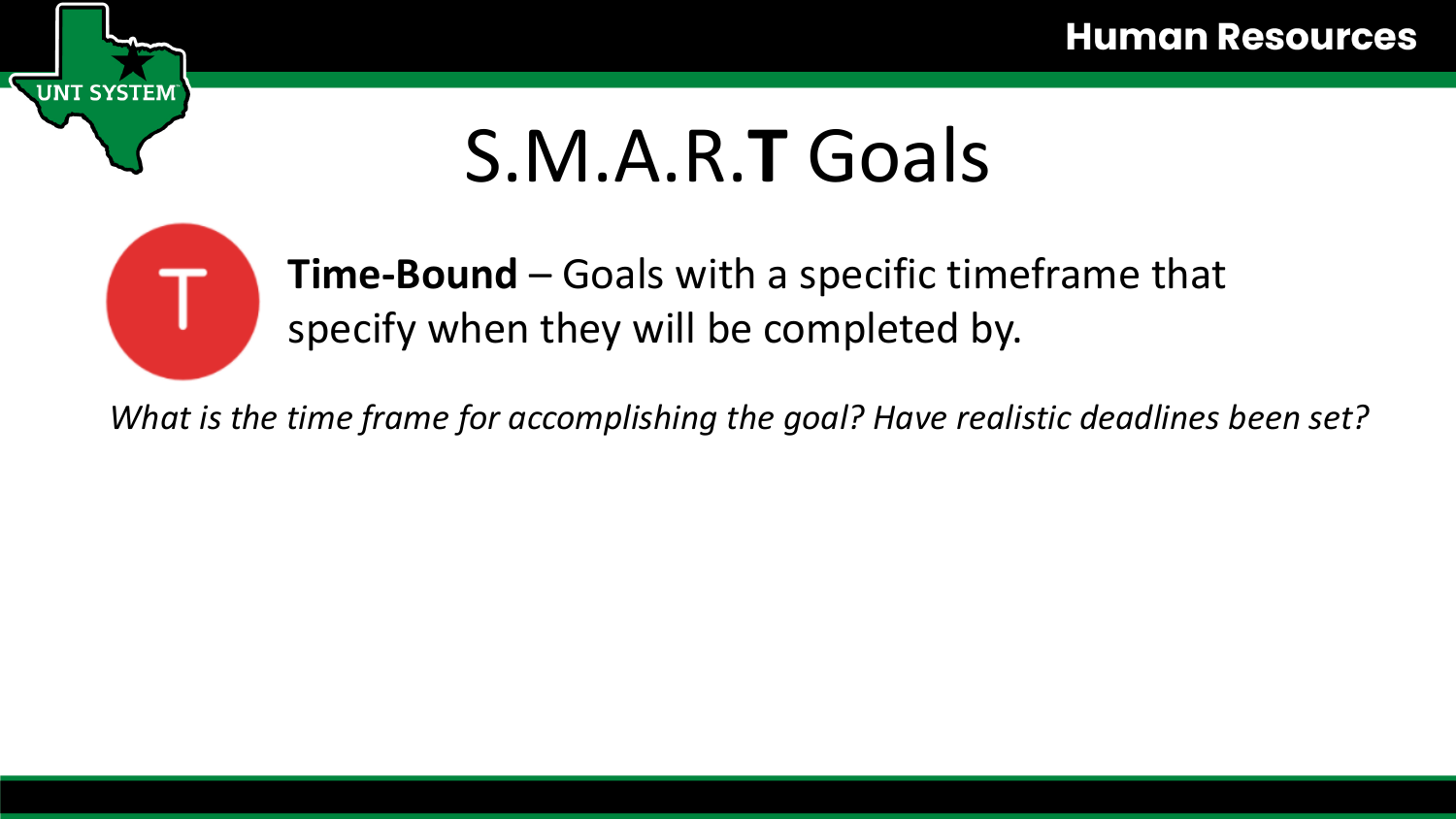**Human Resources** 

# **S.M.A.R.T Goals**

#### **SMART Goal Formula:**

**T SYSTEM** 

Do \_\_\_\_\_\_\_\_\_\_\_\_ Specific action taken

**Goal Statement: What Makes It SMART:**

in order to **in the summan of the set of the set of the set of the set of the set of the set of the set of the s** 

by \_\_\_\_\_\_\_\_\_\_\_\_ within certain Time-Bound time frame

And make sure it's Attainable (realistic time frame, sufficient resources, feasible target!)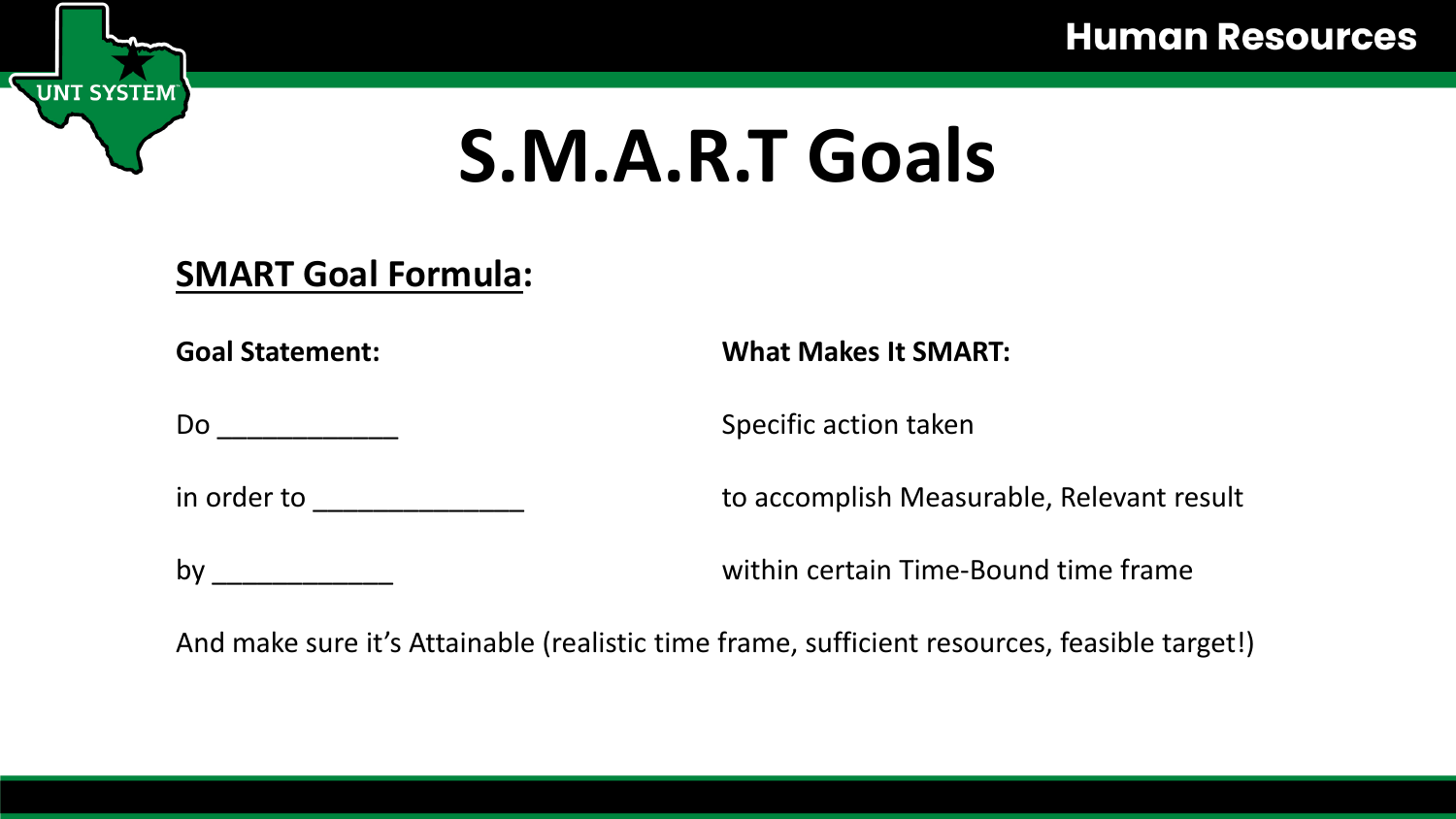## **Building S.M.A.R.T Goals**

- **S:** Provide more growth and learning opportunities to each member of my team
- **M:** Give feedback to each member at least 2 times per month
- **A:** Feedback should come from manager
- **R:** Improves team communication and feedback culture
- **T:** Provided before the end of the next quarter
- **S:** Begin new social media campaign
- **M:** Generate 75 new content downloads
- **A:** Marketing team responsible for running campaign and measuring performance
- **R:** Promote our new feature
- **T:** In the next two months

**JNT SYSTEM**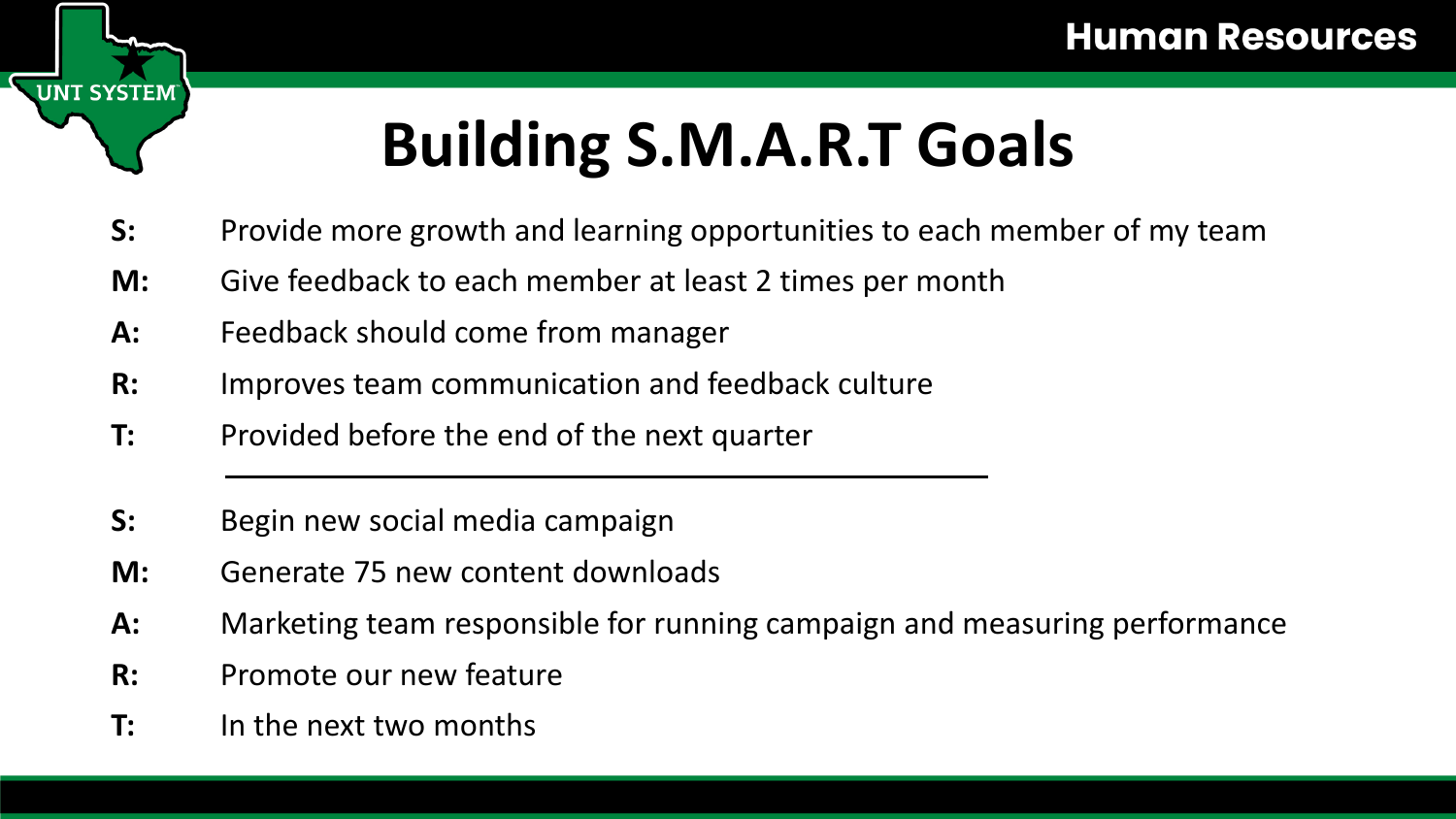#### **Human Resources**



## **S.M.A.R.T Goals Example Employee Performance Focus**

- Provide high-quality customer service resulting in a 90% customer satisfaction rating from external customers on accuracy, timeliness and courtesy measures quarterly.
- Reconcile the department financial reports by the 15th of every month with no increase in reconciliation errors.
- Complete daily responsibilities resulting in the achievement of 85% of the program and individual performance targets by the end of the performance year.
- Manage the department budget to stay within spending guidelines by the end of the fiscal year.
- Coach and support direct reports resulting in the attainment of 85% of all performance plan goals, setting clear expectations, giving meaningful feedback and providing fair performance evaluations throughout the performance period.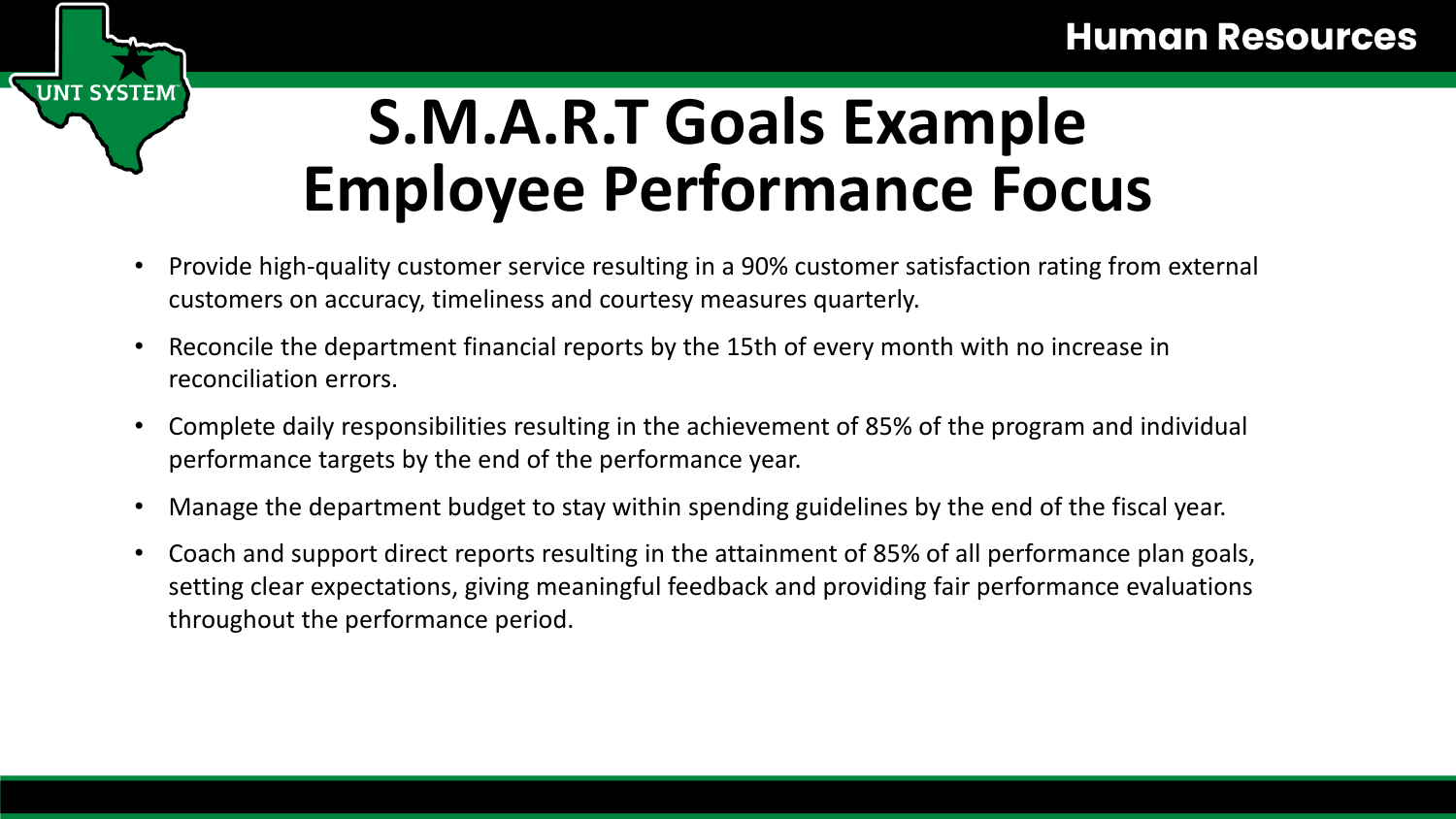# **JT SYSTEM**

## **S.M.A.R.T Goals Examples Employee Development Focus**

- By the end of December, develop and apply enhanced computer skills to create more detailed, accurate budget reconciliation reports each month.
- By the end of April, complete the required coursework and attain the agreed-upon project management credential to support all assigned initiatives.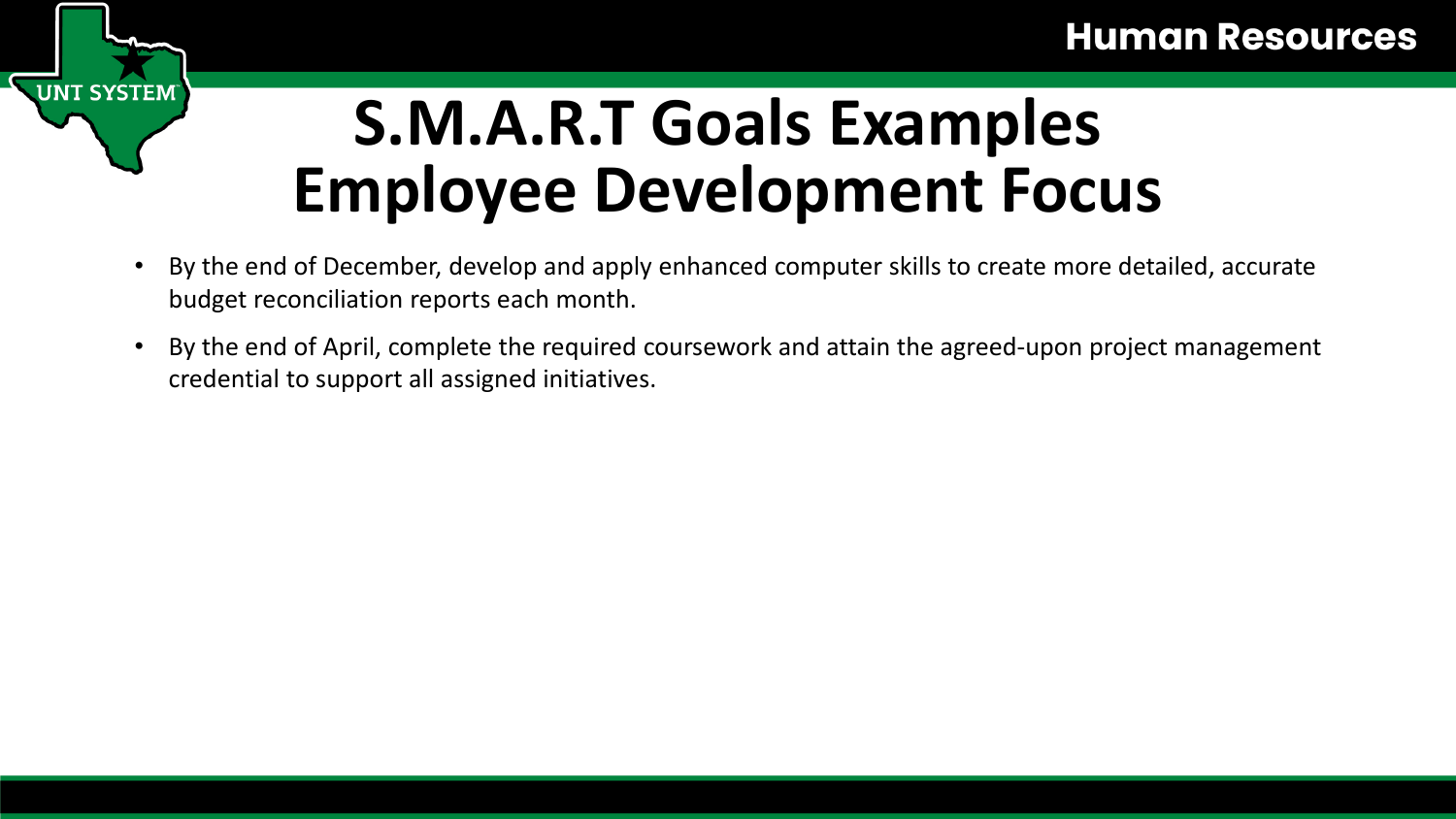#### **Human Resources**

#### **SMART Goals** DO'S & DONT'S



**UNT SYSTEM** 

**D**<sup>o</sup> Be specific in your goal setting

 $\bullet$ Include your team members in company goals



 $\boldsymbol{\times}$ Don't Allow vague goal setting habits

| <b>IDIG</b> | $\bullet$ |  |
|-------------|-----------|--|
|             |           |  |

Make team or company-wide goals in silos



Set stretch-goals that challenge team limitations

D<sub>o</sub> Select relevant goals that relate to your strategic planning



Set a timeframe to your goals (regardless

of what it is)



Be flexible and prepared to adjust goals when necessary



**× Don't** Set unachievable goals that will lead to team frustration

**× Don't** Chase attractive or



irrelevant goals that may distract the organization



**CO** Lose sight of the big picture when establishing project goals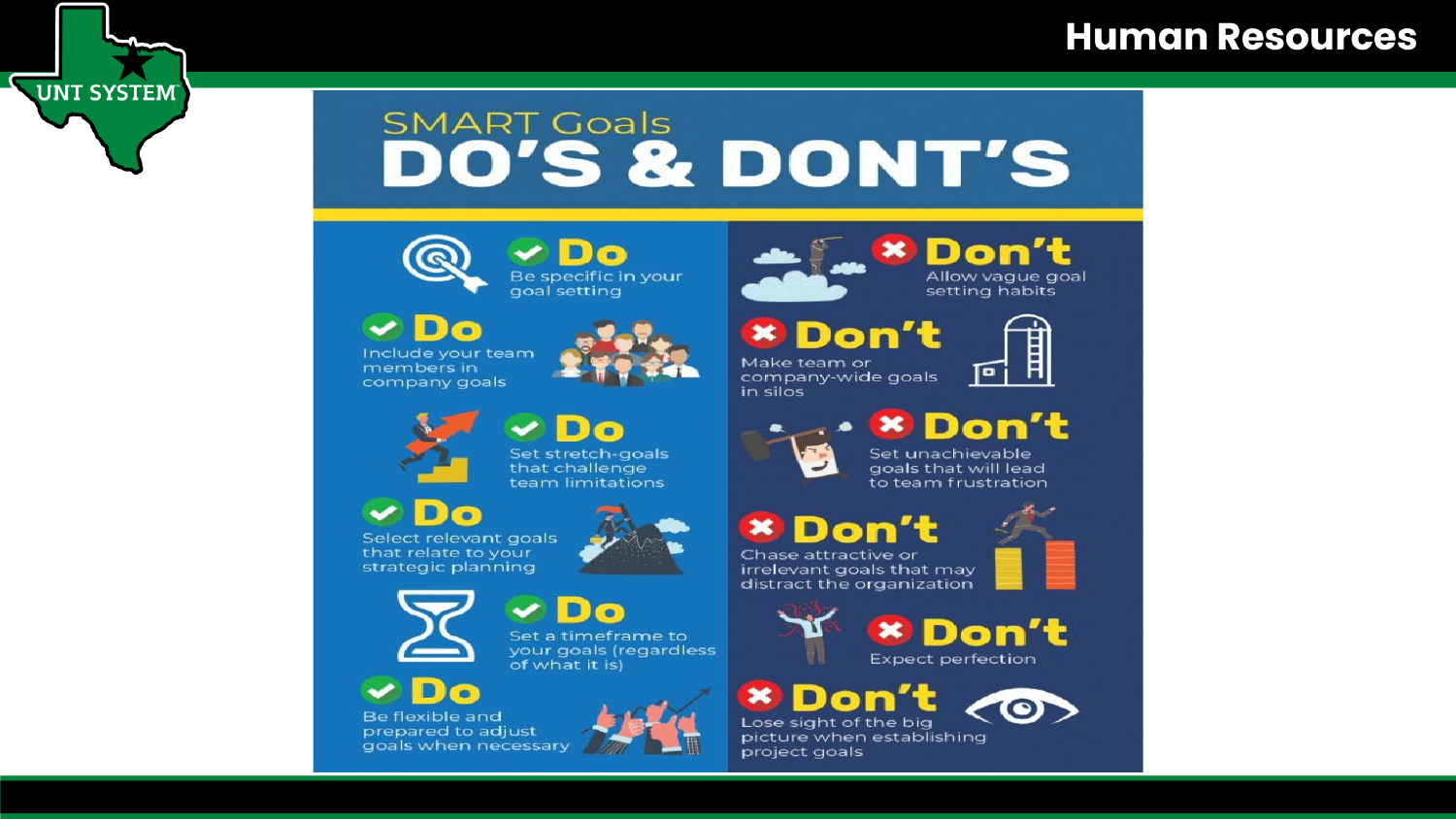#### **Accessing the Performance System and Additional Resources**

- Via employee portal link: [https://my.untsystem.edu](https://my.untsystem.edu/)
	- Employee Self Service page

**INT SYSTEM** 

- Select the tile for Staff Performance Evaluations
- Log-in with EUID and Password
- All supervisors and employees can access system
- For additional resources on the performance management system go [to: https://hr.untsystem.edu/supervisor-resources/performance](https://hr.untsystem.edu/supervisor-resources/performance-management.php)management.php